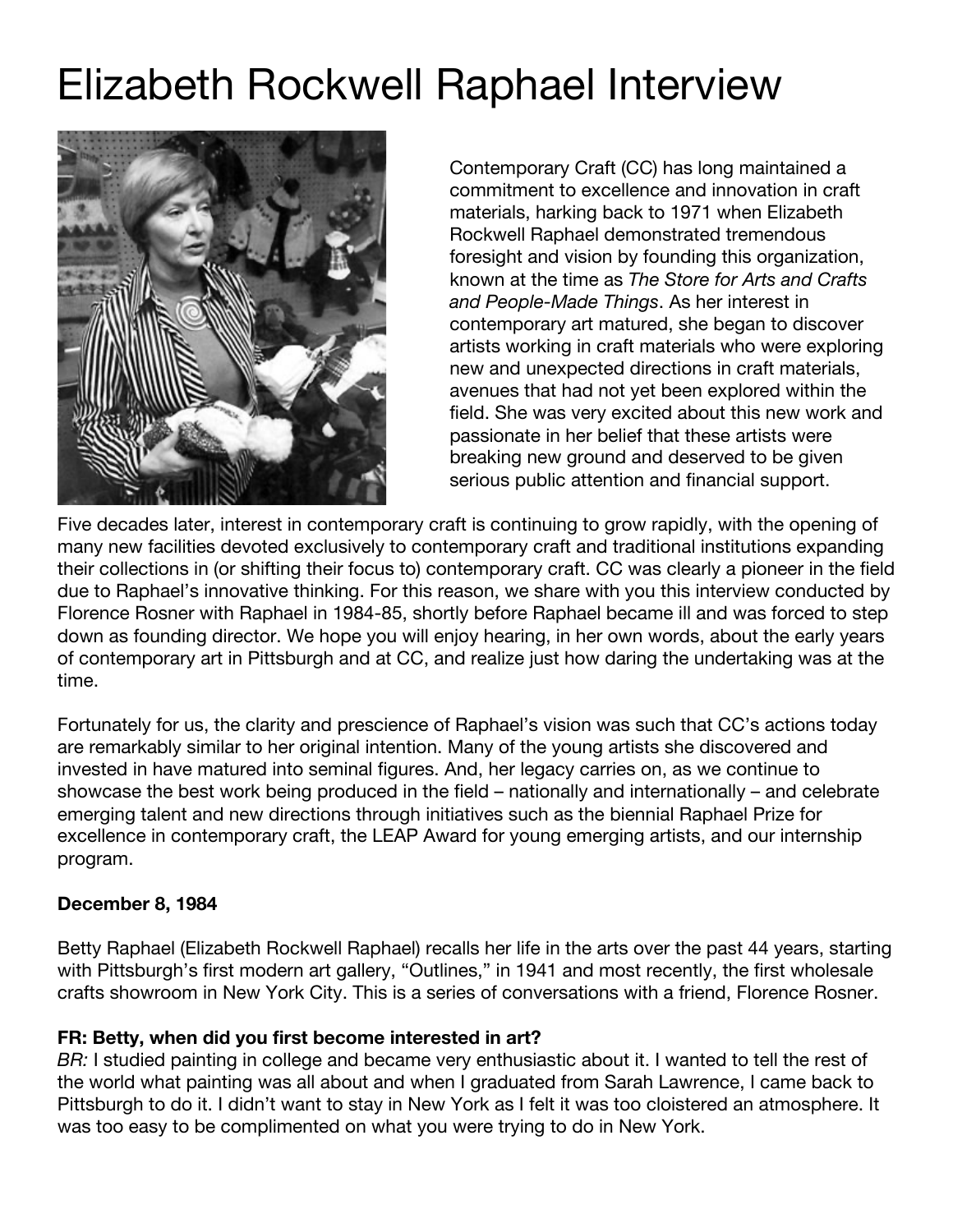#### **FR: What do you mean by that?**

*BR:* Modern art had already arrived in New York. This was 1941. I didn't know if Pittsburgh would be a good place for new art, but I felt it was the only alternative for me. It never occurred to me to try anywhere else in the country.

#### **FR: What were your plans?**

*BR:* I wanted to have not just exhibits, but also events, i.e., lectures, concerts, slide shows, films, everything. So first I arranged a general show of Post Impressionist to Abstract art. This was held at 341 Boulevard of the Allies. The first show had about 30 paintings that I borrowed from dealers that I knew in New York.

#### **FR: Was that first show successful?**

*BR:* Well, yes and no. I had a press opening the night before the show and no one came. It was catered – we had waiters in tuxedos and very fancy tables. When no one showed for the opening, we went across the street and invited the firemen from the fire station to come over and have something to eat and drink. We had our own good times.

### **FR: Whose paintings did you have for that show?**

*BR:* Seurat, Josef Albers, Max Beckmann, Brach, Calder, Chagall, Derain, Lionel Feininger, Gris, Carl Hofer, Kandinsky, Kane, Klee, Koppman, Leger, Matisse, Modigliani, Radon, Rivera. Notice that many of the people on the list were German because the dealers who were my friends and anxious to lend things were Kurt Valentine, Carl Nierendorf and J.B. Neiman, all refugees from Germany.

#### FR: This exhibit was in October of 1941. Was this space rented as a gallery or was this a one**shot exhibit?**

*BR:* I opened this as a gallery that I called "Outlines."

## **FR: Did you stay at this location?**

*BR:* Eventually we moved to the 2nd floor of the Playhouse because the rent was cheap. We were in the space that's now called the Studio Theater. After a while we moved back into downtown to Oliver Avenue at Wood Street.

## **FR: Going back to that first exhibit, did anything sell?**

*BR:* Only three things sold the whole time the gallery was open. It's easy to remember what they were, a Roualt block print bought by Catherine Casey; a couple of Anni and Josef Albers prints that I sold for \$10 apiece. I kept giving Albers away to my friends for engagement and wedding presents. I haven't one left. Also, some Calder jewelry was sold. His jewelry ranged in price from \$10 to \$50. It was all silver.

## **FR: In that first year at Outlines, what were some of the paintings' prices?**

*BR:* The Matisse paintings (we had two in the first show) were probably about \$200 each. The Picasso was \$3500, the Seurat more than that. It was the most expensive painting in the show.

## **FR: What did you plan for the second exhibit?**

*BR:* Our second show was from the Chicago Bauhaus and the earlier Bauhaus in Europe. We borrowed some things from the Modern Museum and a lot of student work, even some from CMU. The show on industrial design had student and faculty work from the School of Design in Chicago, from Carnegie Institute of Technology here in Pittsburgh (now CMU) and from Black Mountain College, the Georgia Institute of Technology – all with curricula modeled after the German Bauhaus.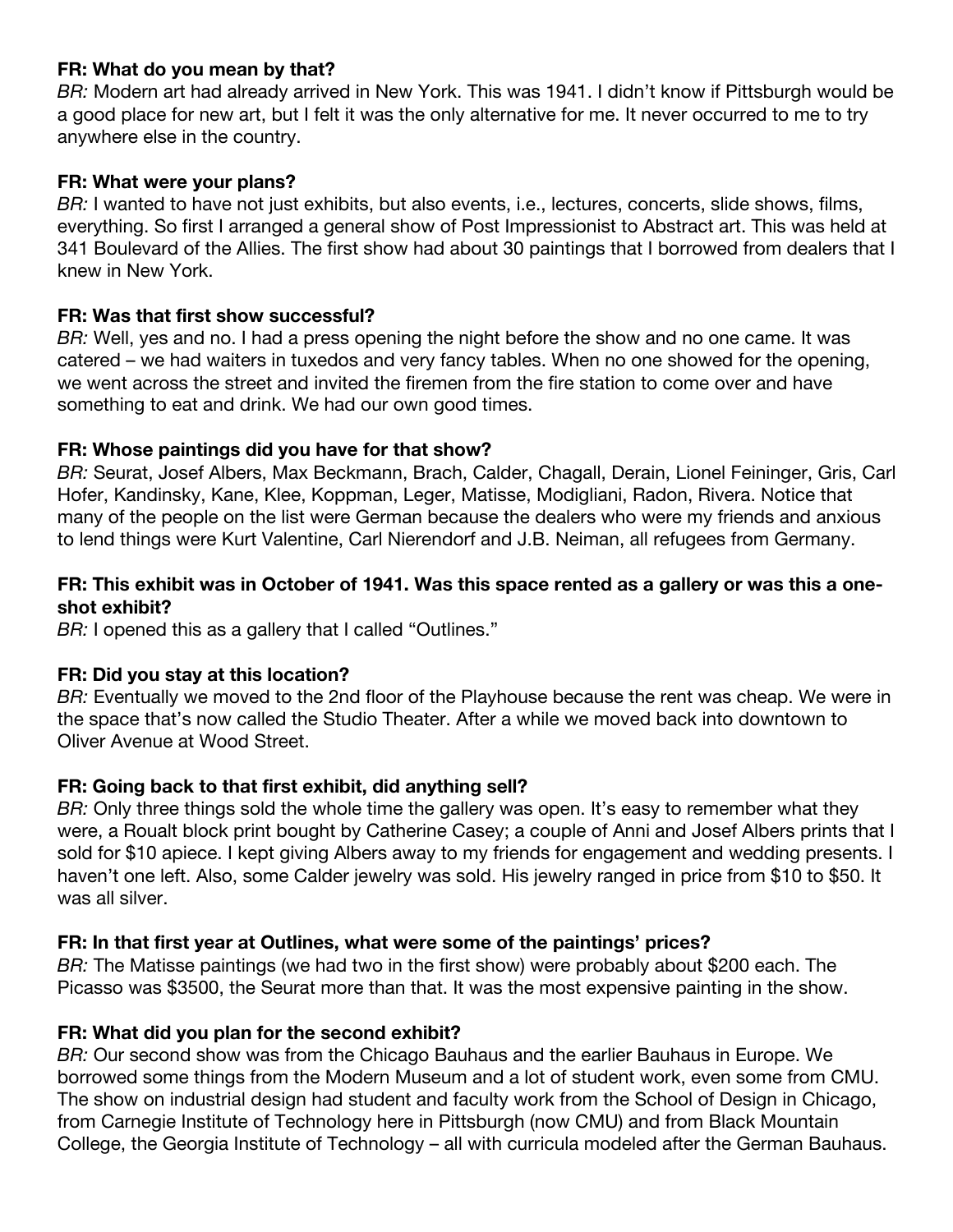#### **FR: What was Black Mountain College?**

BR: Anni and Josef Albers went there to teach. I believe it's still in existence but not the same anymore. When the Albers went there, there was nothing but the land. Anni Albers started by teaching the kids to make jewelry out of scraps. I still have a few of her pieces – paper clips, spools of thread, and other things like that. These were for sale at the gallery for \$5 and \$10. I bought three of them for myself and still have them.

## **December 13, 1984**

### **FR: Betty, why did you decide to move the gallery from the Playhouse in Oakland back into downtown Pittsburgh?**

*BR:* The war was over and interest had begun to pick up in some of the things we were doing. I talked to Edgar Kaufmann (Department store owner, art collector, and owner of Frank Lloyd Wright's Falling Water) who had shown some interest way back at the beginning, and I asked him if he would help me. He said yes, he'd be glad to. He no sooner had said that than he went out to Palm Springs, California, for the winter.

#### **FR: Where was the new gallery and how much space was there?**

*BR:* It was on Oliver at Wood Street. It was rectangular and quite nice. We existed there for 8 months before I began to realize that having Mr. Kaufmann as a patron did not solve all problems. Actually, he had done nothing. He didn't even come to events or openings. He finally said to me, "You mean, this place isn't making any money yet?" I answered, "No, we haven't tried to sell things, specifically, or to interest individuals in buying because we planned on asking corporations for funds." He answered, "For heaven's sake, that wasn't what I understood. I think you better just pay off your debts and get out of this." We closed in October of 1947.

## **FR: You weren't closing just on Edgar Kaufmann's suggestion, were you?**

*BR:* No, I was married by then and I was pregnant. It seemed as good a time as any. I returned the art that was borrowed; we sold the furniture at very low prices just to get rid of it. The art that I had bought, I kept. There were a couple of Calders, Klees, Cornells, and a bunch of drawings, etchings and lithographs by some of the German artists – Feininger, Muller, Christian Rolfs.

## **FR: Have you sold any of the work that you bought at that time?**

*BR:* No, I don't believe in collecting in that way, in which you buy things as an investment and then sell them to make money. I always bought them because I liked them and wanted to keep them, and also because I had a place to hang them.

#### FR: From all the years of the gallery, do some events stand out in your mind as very special?

*BR:* Yes. John Cage and Merce Cunningham worked together more than they do now, and came here to do a program together. John played the piano and Merce danced. Many people came to see them and asked so many questions afterwards, they thought there might be enough interest in Pittsburgh to hold a class in composition and a workshop in dance. So John had a composition class of about 15 and Merce had a slightly larger group for dance. They rented an apartment near the Playhouse, where the gallery was at that time. John thought Pittsburgh was the most wonderful place; they could look out their window and see the steel mills. They stayed for about 6 weeks.

## **FR: Whom else did you invite that you felt was outstanding?**

*BR:* We had Siegfried Gideon, who wrote, "Time, Space and Architecture." It's used as a text at some schools of architecture. He was German with a thick accent, but he was so articulate. J.B. Neiman, who had a gallery in New York, came and spoke two or three times.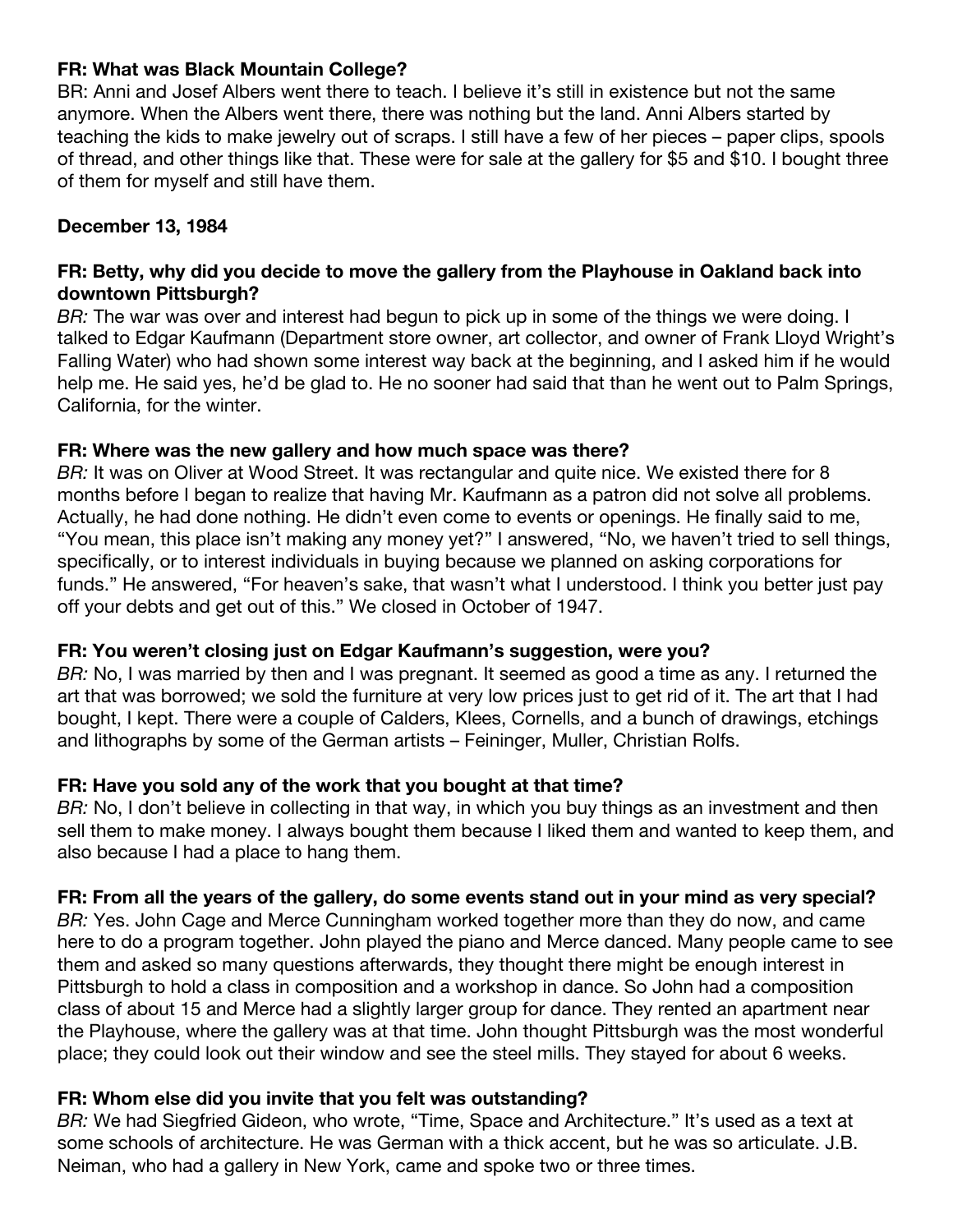Then there was the flop of a concert we had at Carnegie Lecture Hall on modern music. We wanted to do Stravinsky's "L'Histoire Du Soldat" but we couldn't get dancers to do it, or anyone to choreograph it. It's a very complex work. But we got together another program – Stravinsky's "Octet for Winds" and some other pieces. We sold only about 60 tickets.

Of course, we lost money all along the way but we had a grand time. There were always enough people around who thought that what we were doing was wonderful they weren't all my personal friends, but they were a small group of self-appointed intellectuals who enjoyed it all.

## **FR: This was an opportunity for people in Pittsburgh to be exposed to names they would only have read about otherwise.**

*BR:* Yes, and that's what happened. They came out from under rocks and from behind telephone poles. We never did know where everyone came from.

## **FR: So, even though the gallery wasn't a financial success, it was a great success for you. I'm sure that when you closed, the gallery's followers must have missed it very much. There was nothing else like it in December 17, 1984.**

*BR:* When Alex was born, Calder made a pull toy that he gave me. But first, when she was first born, he made a wonderful card out of a government post card by cutting and then coloring it. It said something like "Welcome to Alexandra" then six weeks later this toy arrived. It was a little pull toy with essentially two wheels and wire with a duck. Its body is a spool. We still have it.

# **FR: Did you ever invite him to Pittsburgh?**

*BR:* He had a circus that he had made himself and we asked him to come here with it. It had never been shown outside of Europe. First, he said no, and then I think I offered him a one-man show at the same time and he agreed to come.

We were on the second floor of the Playhouse then and we started to worry about space for the circus, which was quite large. So, I wrote to Homer St. Gaudens, who was head of the museum. I asked him if there was any chance of having it at the museum.

I think at this time Dave Thompson had just given the large Calder mobile to the city – the one that hung for many years at the airport – so I thought this was a good time to have the circus. Well, Mr. St. Gaudens wrote me a letter that was completely insulting, saying it was a frivolous idea and that they wouldn't have anything like that at the museum. He was very conservative, with no interest in modern art. So, we didn't have the circus, but we did have Calder's one-man show.

In the meantime, the circus was going to be shown in Washington, DC as a benefit performance for the Free French, and Calder invited us to come down. In fact, he had already shipped it here, so we had it. Orin and I drove down to Washington with it and had a wonderful time. The performance was given with a number of important people seeing it. Calder always needed a few people to help him with the circus. He needed someone to help with the roar of the lions and he asked Orin to do that. Calder would give the signal when to roar.

Calder made a pair of earrings for me but they were for pierced ears. Once when I went to see him at his apartment in New York, I asked him if he could change them so I could wear them. "Why, come on," he said, "let's pierce your ears?" and got out this big safety pin. I told him I didn't think I'd have anyone pierce my ears.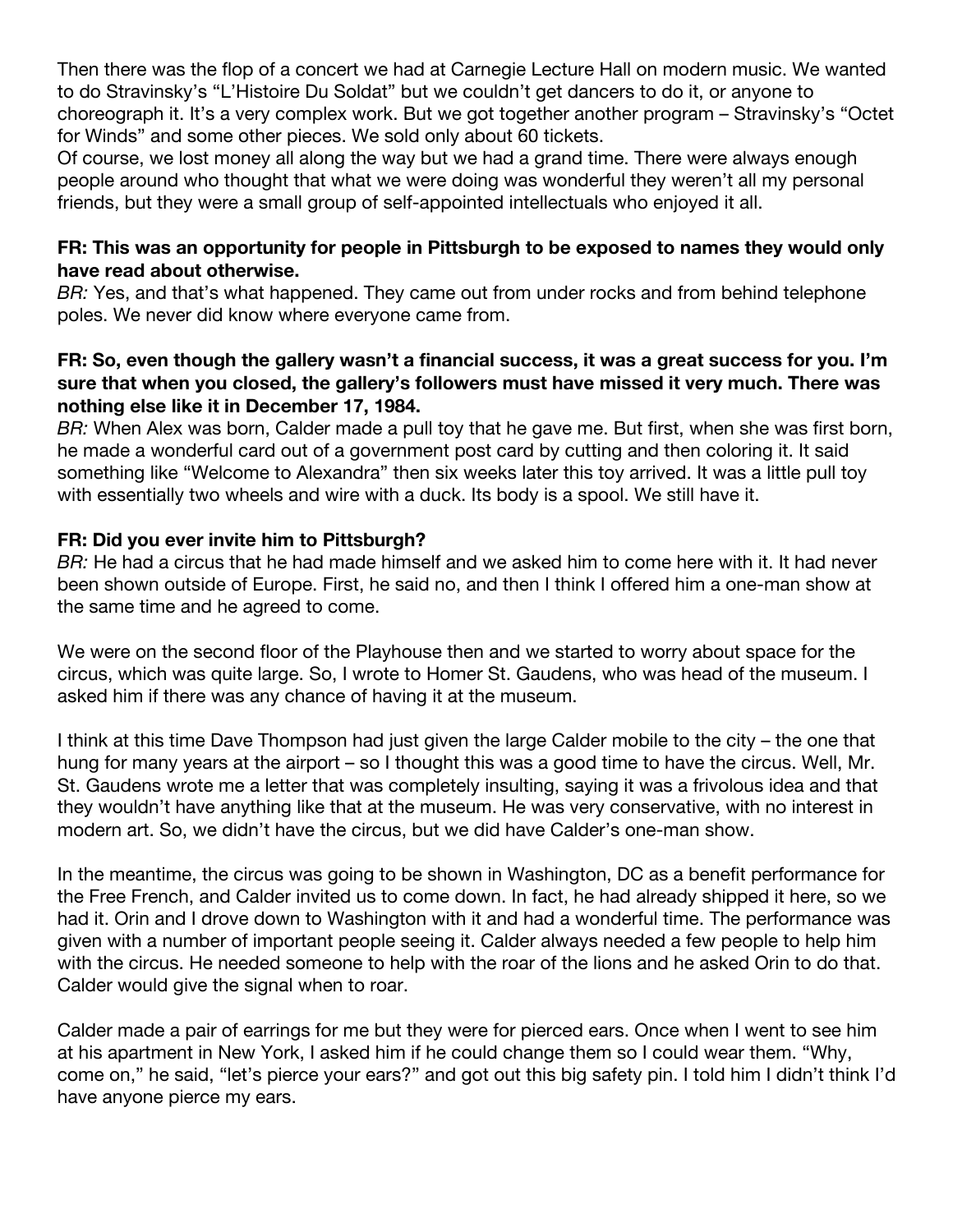# **FR: You also got to know Joseph Cornell pretty well, too, didn't you?**

*BR:* Yes, but he was such a private person. I went to see him when I first saw his work at Peggy Guggenheim's gallery in New York – The Art of the Century – and asked her if there was any chance of getting him for a one man show. She said she'd be thrilled but would have to ask him. I wrote him a couple of letters and may even have visited him and he was excited about it but said that he wouldn't leave his home in New York. He wouldn't talk to anyone, so he didn't come although we had his show. It may have been the first one-man show Cornell's work in the country. The show was very popular. His work is easy to like, the way he used all familiar objects. He lived in kind of a dream world. He lived in a strange row house in Brooklyn with his brother and aging mother. I felt Cornell's life was quite sad. The only artists who admired his work were surrealists – first the Julian Levy Gallery and finally the Metropolitan Museum had a very small but nice exhibit of his work. Nothing happened for Joseph until years later when the Modern Museum decided to give

## **FR: After the gallery closed, did you continue to be involved in art?**

*BR:* I was always ashamed afterwards that I couldn't write to an artist in New York and offer him a one-man show or invite him to give a lecture, or that I couldn't do anything for him anymore. I kept in touch with John Cage and Maya Deren but not the others.

him a one-man show- it was a huge show – too big for his work, actually. But it was a good show.

(In the 1960's Betty started a children's day care center as part of a Community Action program).

## **FR: I thought when you started the children's center that you had left the art world.**

*BR:* No, they went hand in hand. They just seemed to go together. It was about then that I got interested in crafts. (As a Girl Scout leader, Betty initiated an Indian crafts project as a self-help program for the Seneca Indians of New York State). I believed crafts were the coming thing. They were very uninteresting – very few professional craftsmen. But it started here along with the Community Action Corporation when we started The Store. (In Verona, PA, a mill town near Pittsburgh). We started with local amateur crafts but soon I suggested to the board that we buy some crafts that were good and that we knew we could sell.

## **FR: What was the Community Action Corporation?**

*BR:* That came from the Economic Opportunity Development for any community that wanted to help itself. I saw it as a community action program – a way to do something for people, and to raise their consciousness. This led to the Sociable Workshop. We thought that we could get people to design things that we would then produce and sell, the money going back into community programs. We went along with that for about five years. But we've now concluded that there is no hand made thing that can be sold for little enough to pay for itself, much less pay for the promotion needed to sell it.

#### **FR: But there were some things that the Sociable Workshop produced that sold well. What were those?**

*BR:* There was the Santa Claus, the woven pillows, knitted sweaters and also the Christmas stocking. We advertised for good knitters – at one time we had 63 people knitting for us. But we had to pay them a decent wage. We didn't do too well with the Sociable Workshop but it was because we had to invest in the promotion and we didn't want to do that.

## **FR: When you branched out from the Sociable Workshop by buying crafts to sell in The Store, how did you go about doing that?**

*BR:* We started going to craft wholesale trade shows: the Springfield Fair, The Baltimore Fair, and Rhinebeck N.Y. By and large we did all of our buying at the trade fairs. We've had a very good quality of crafts at The Store since we started.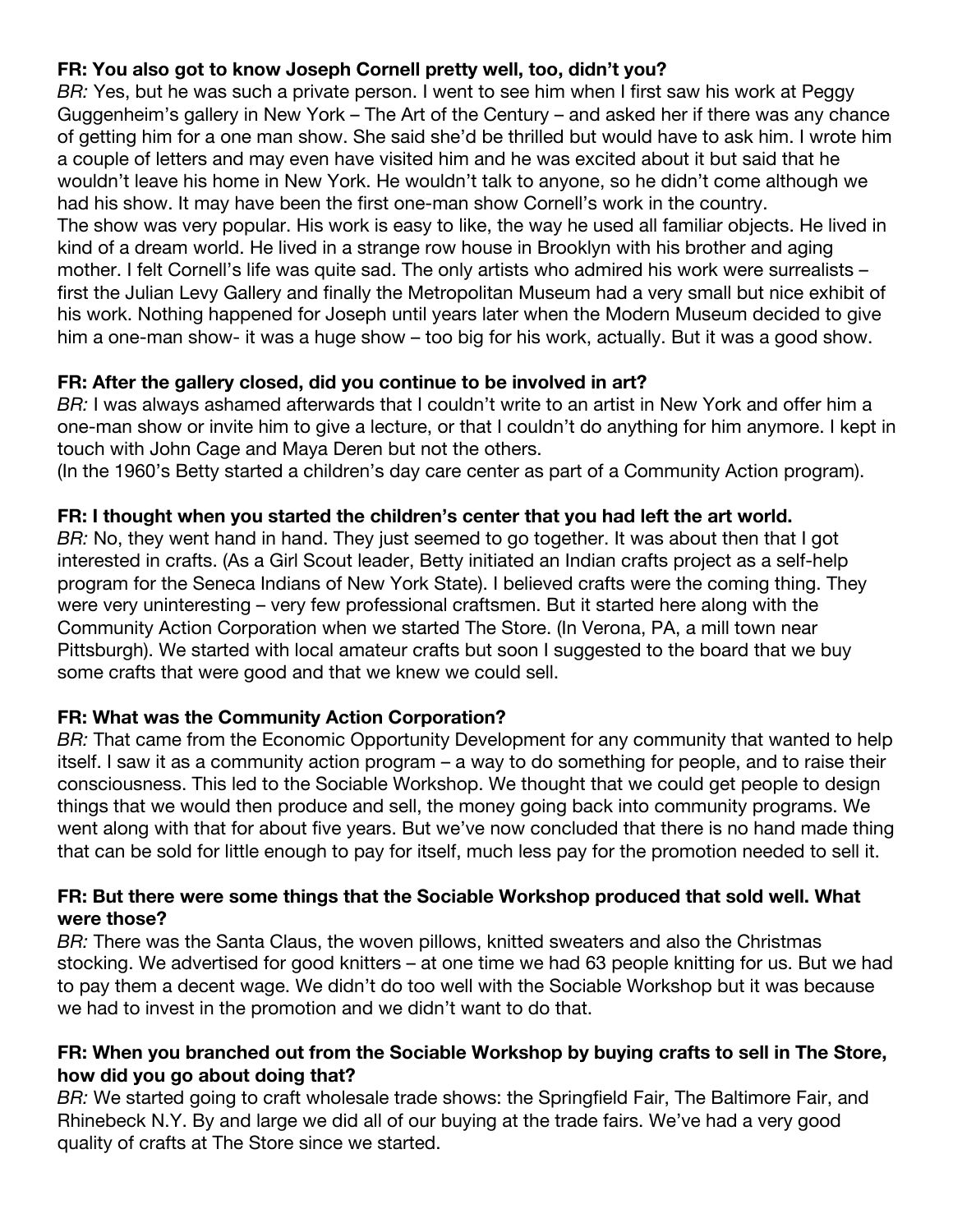## **FR: Were you actually buying all the crafts for The Store or were you taking them on consignment?**

*BR:* No, I was buying everything. I felt that anything I would buy, someone else would buy. Eventually, mostly everything did get sold, but there's not a big volume of business in it.

## **FR: How did you decide to open the New York wholesale showroom?**

*BR:* Well, our own experience with the Sociable Workshop was that the first thing wrong was selling crafts in a general store or gallery with other things – with the crafts not separated from the machinemade things and that they were just shown with everything else with no hint that they were different. We thought there should be a central place where only crafts would be shown.

So we decided there should be a place in NY that wholesales only crafts, a non-profit co-op for the artists. (The National Crafts Showroom opened at 11 East 26th Street, NYC, in January 1984). It's sad, even now, people come into the showroom and don't believe that all these things are really handmade. Or they don't understand what handmade means. They want to order eleven dozen of this but in a different color. We've had to explain to each one that production is very limited.

# **FR: To what do you attribute the present interest in crafts?**

*BR:* People like the home touch; the look that isn't as slick as a machine-made piece. The idea of handmade objects is appealing today, in the same way that machine made objects were appealing after the Industrial Revolution. Then everyone wanted machine made things.

But everyone can relate to crafts; if they don't have a craft hobby themselves, they have a cousin who does. The idea of crafts is very folksy, even though they become as important as any art form when they're well done and require as much skill. They may not appreciate how much they have to cost, but they do understand the painstaking work that goes into it.

I think people need both kinds of products. We'll always have things that are machine made and we'll always have the handmade which are quite different, and somehow more valuable.

## FR: If you were advising students today, would you tell them to go into fine arts or crafts or is **there any difference anymore?**

*BR:* The distinctions are not that clear, there are two parts to crafts today. There is the utilitarian craft that is reasonable attractive. If the work is good, you can almost demand any price, for example, today you can buy a one-of-a-kind bowl for \$3,000. If it's really unique, there are people who will pay a great deal for it.

## **FR: When you started to get interested in crafts, did you judge them as fine art or as production work?**

*BR:* I knew there was an interest in production crafts and for the sake of price I knew we should be interested in them but I didn't go out of my way to find things that were made in multiples. The thing is that when you go to a craft fair most of the craftspeople are selling. But I never considered that in buying. I hesitated to buy expensive single, unique items because I knew they would be hard to sell, especially if they were expensive. But I bought some. I just really bought what I thought was good.

# **FR: But I suppose you were still interested in multiples due to the Sociable Workshop.**

*BR:* Oh yes, and when I found something I thought we could make, I always about licensing, etc., so that we could do that but I only bought a few things that way. But in any case, I was really buying for The Store for resale. I wasn't that concerned about multiples.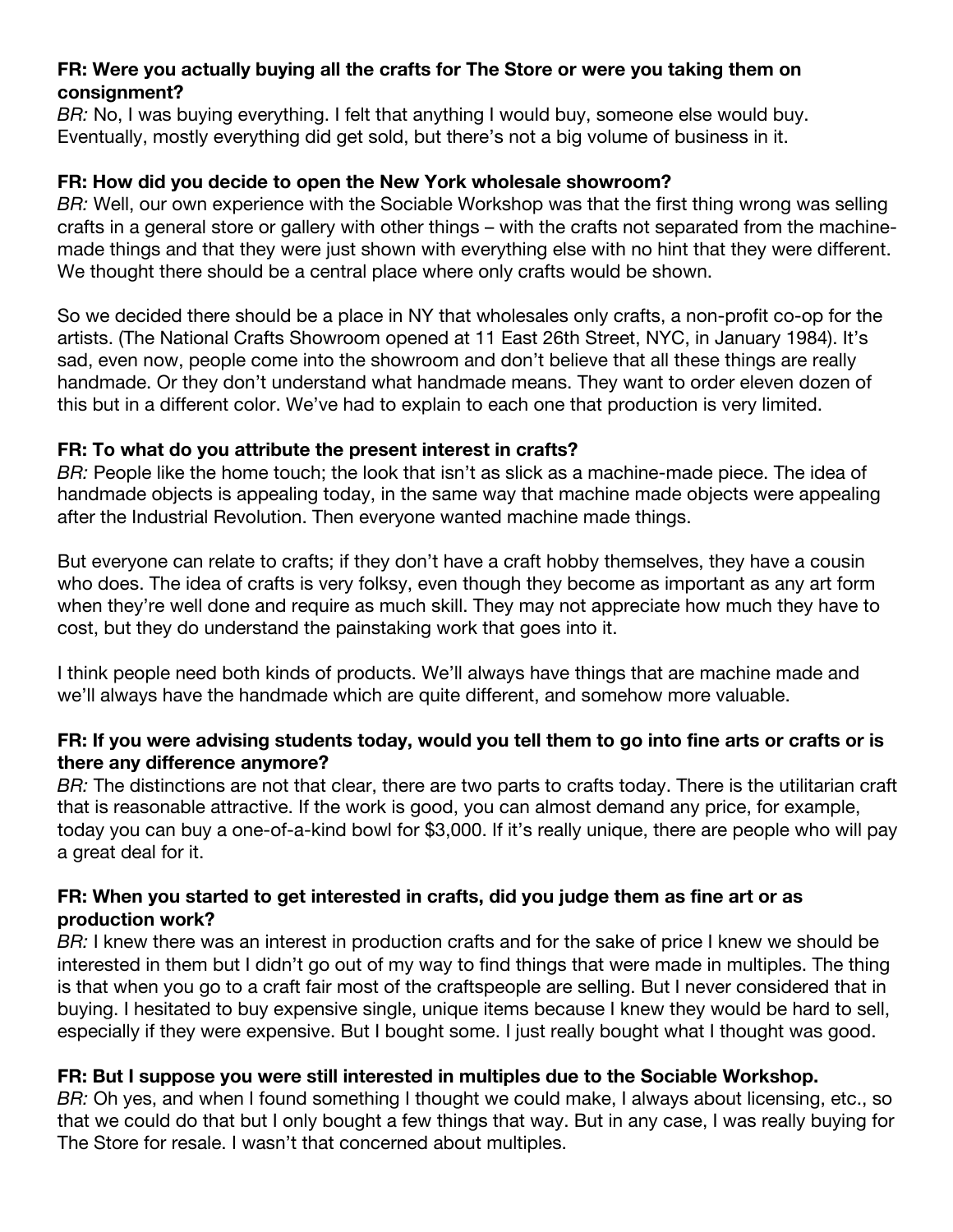## **FR: Many galleries take things on consignment. Have you done that?**

*BR:* Very seldom, but once in a while with very expensive things.

A successful artist can usually have shows at galleries where most of their work will get sold during the show. But Verona is not the ideal place to have a selling gallery that sells out during a show. So we never had one-man shows. We decided to have our exhibits by categories. During the year, there's Wall Art, Toys for Adults and Children, functional art for the home that we call Crafts for your Castle. We can stretch these categories: anything that functions at all, we can call Crafts for your Castle.

## **FR: When you had your exhibit of crafts, Art in Crafts, at the Museum of Art, Carnegie Institute, in Pittsburgh, was the exhibit made up of crafts that you were selling at The Store?**

*BR:* Yes, and that was an especially clever idea of mine, I must say. If we could sell good crafts in Verona, PA, I felt other towns that size would also have people interested in good crafts. It was to be a show that traveled around to small towns. We would find a whole new audience. We showed all around Pennsylvania.

## **FR: But the exhibit was very beautiful and you have rave reviews everywhere, even in Pittsburgh where the exhibit was held at Carnegie Museum.**

*BR:* That's true, but showing at the museum here was disillusioning to me. I had assumed that if you showed at the museum, they would help to publicize it. I found, however, to my amazement, that if we wanted an opening reception, we had to put it on ourselves. And we did. The museum didn't do any publicizing except mentioning it in their magazine the month before. The show was successful. The show left the museum and traveled around to some small towns. Franklin, PA, Coudersport, which no one ever heard of, and Lycoming, places like that. It was such a big undertaking; we should have hired someone to arrange all the publicity.

# **FR: I'm surprised that you didn't get some help from the museum. Who was the director then?**

*BR:* It was Leon Arkus. Leon doesn't like crafts and he just sort of tolerated the whole thing, but later he said that it was a fine exhibit and we found out it had the second highest attendance of any exhibit in the whole history of the museum.

## **FR: Who designed all that?**

*BR:* Cathy (Betty's middle daughter, a jewelry designer) and I did. They were very simple cases, which converted into crates. And the whole thing was designed so it could be picked up at one spot in an extra-sized van and taken to the next spot. I remember the first group that arrived here from Franklin to pick up everything came in a little pick-up truck that couldn't possibly hold everything. So the only thing to do was to have them wait here at my house while I went and rented a couple of proper sized trucks and we drove them up to Franklin.

When we went to Loretto the museum there had much too large a room. It was a former gymnasium, three floors high, and we had to dismantle the whole thing and put it all together again. We went to eleven different places altogether.

## **FR: Well, it was a marvelous exhibit for people who would never see such things.**

*BR:* Yes, that's the reward and educational service. They only see what's at their local street fairs. As far as I know, there had never been a traveling show of crafts in the country good crafts since Objects USA, which was far earlier and more exotic. It was the work of very well known craftsmen, whose work was very expensive. That was back in the 60's. It was a wonderful show but when you look at the catalogue now, it looks kind of quaint. I think in those early days the best craftsmen were doing very elaborate things. Crafts have changed since then.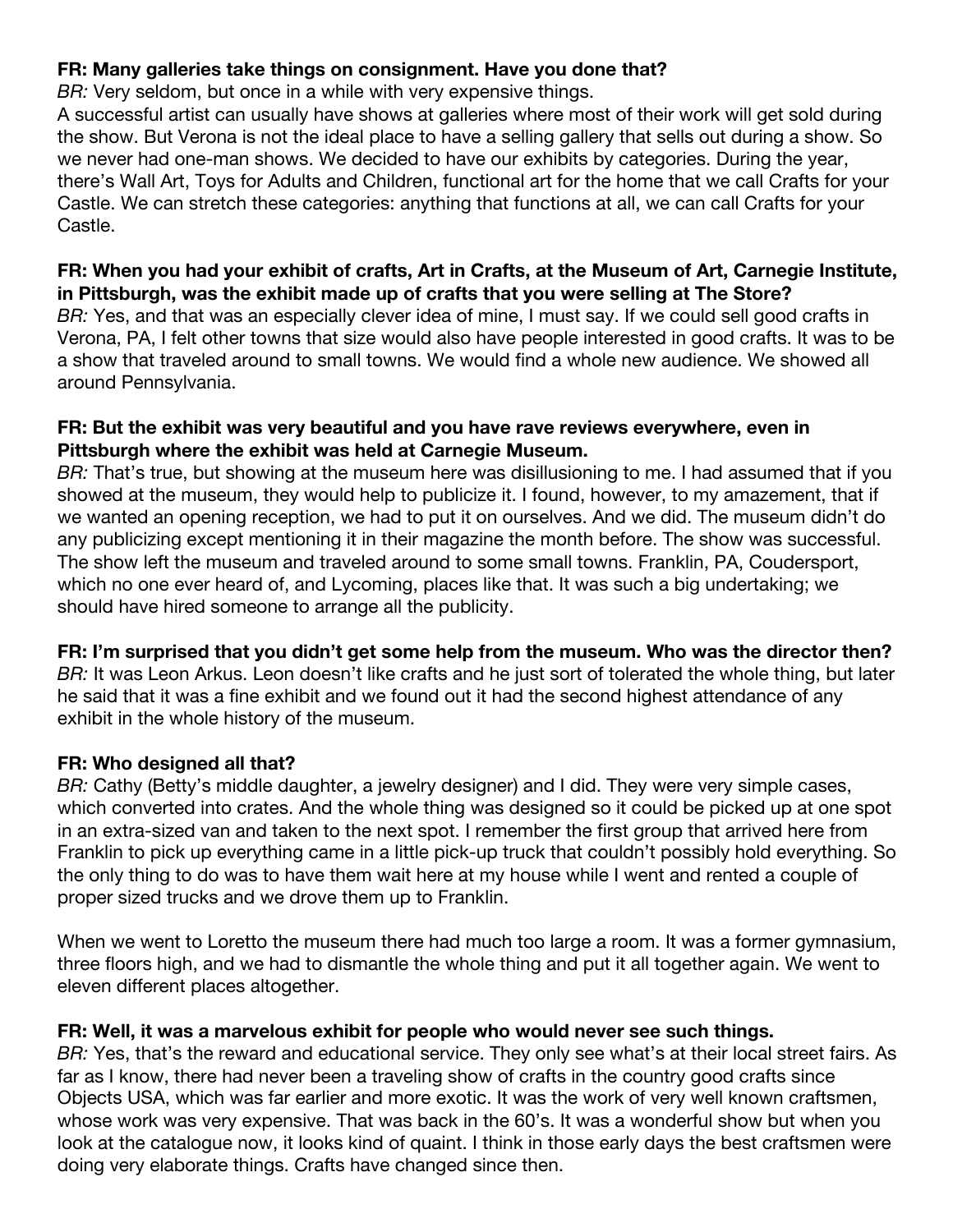## **January 17, 1985**

#### **FR: Betty, why did you decide to open the New York Showroom?**

*BR:* Obviously, people who produce very little or a small quantity can't satisfy a commercial market. It seemed to me that if there were some central place where they could show their things where stores could order small amounts from a number of artists thus getting the large quantity they want, that it would work.

We were not going to charge any commission. It was to be a non-profit organization but the craftspeople would have to pay to be in it – \$250 for a year to cover the costs of operating the showroom. But we were going to subsidize the whole thing for the first three years.

### **FR: How many artists did you start with?**

*BR:* We had estimated having about 400 applicants with about 200 accepted. Even though we tried to publicize it, many people didn't know who we were or anything about us, or whether it would last.

### **FR: Then they sent in samples that were kept in the showroom from which orders would be taken. How did it work?**

*BR:* There were no limits to the number of samples they could send but we did let them know we had limited space. We offered to pay all the shipping charges and we had a terrible mess when everything started to come in. Everything was to be in by the 1st of September (1983), but everything was late. We were so worried about having enough stuff to fill the 10,000 square feet of the showroom.

## **FR: You may have known that but no one else did. The showroom was spectacular for the opening. Was it Irene Pasinski who designed the showroom?**

*BR:* Yes, and it was designed so we could move things around when we had to.

## **FR: Betty, you were breaking new ground – selling crafts wholesale in New York where buyers are from department and other commercial stores, used to buying manufactured goods that are standardized and can be bought in large numbers.**

*BR*: It led to a lot of confusion. Buyers would come in and want to order a gross of this or of that. It was hard to get them to accept the idea of buying one-of-a-kind, to understand that everything was made individually and would not all be alike, or that colors might vary, and that they might not be able to reorder. Yet with all that, we did over \$700,000 worth of business our first year. Now frankly, I was disappointed with that figure. I expected we'd do more than that. Stores from all over the country are buying from us.

**FR: This is such a new concept. Handmade crafts and art objects have never been sold in this way before and that it was done with very little publicity and almost no promoting at all. When you compare it with how commercial things are promoted, it really was done mainly through word of mouth.**

## **FR: When did you first get the idea for the showroom?**

*BR:* I think almost from the time that The Store opened and we started the Sociable Workshop. In the first place, I realized that when stores show crafts, they show only a few and with not much choice for a customer. I thought artists would be very interested that it was a great opportunity for them.